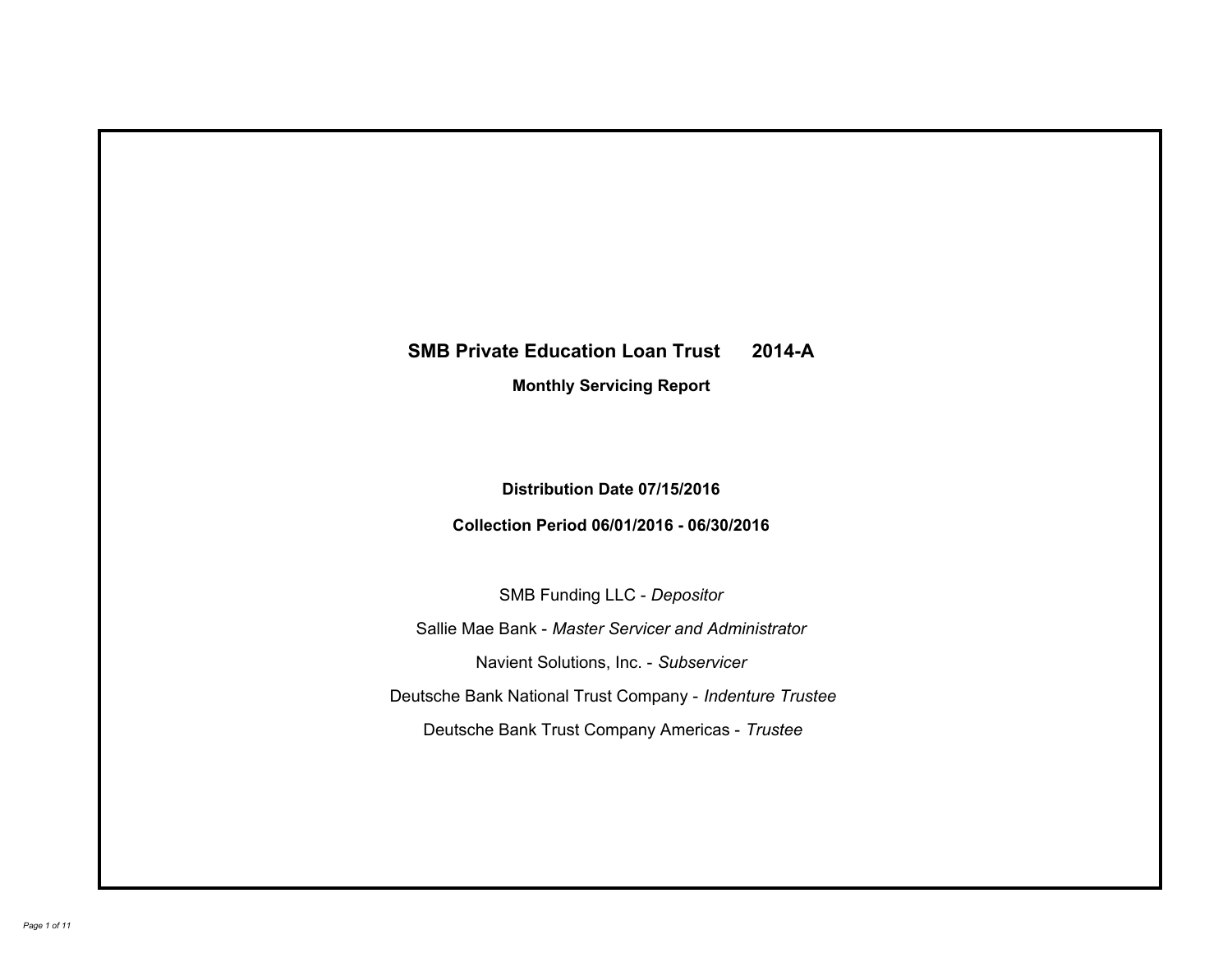|  |  |  | <b>Deal Parameters</b> |  |
|--|--|--|------------------------|--|
|--|--|--|------------------------|--|

| Α           | <b>Student Loan Portfolio Characteristics</b>   |                   | 08/07/2014       | 05/31/2016       | 06/30/2016       |
|-------------|-------------------------------------------------|-------------------|------------------|------------------|------------------|
|             | <b>Principal Balance</b>                        |                   | \$361,523,983.59 | \$319,222,900.92 | \$317,088,047.66 |
|             | Interest to be Capitalized Balance              |                   | 17,313,307.43    | 15,739,743.73    | 14,498,325.17    |
|             | Pool Balance                                    |                   | \$378,837,291.02 | \$334,962,644.65 | \$331,586,372.83 |
|             | Weighted Average Coupon (WAC)                   |                   | 7.81%            | 7.77%            | 7.77%            |
|             | Weighted Average Remaining Term                 |                   | 138.29           | 139.89           | 140.01           |
|             | Number of Loans                                 |                   | 33,555           | 29,070           | 28,818           |
|             | Number of Borrowers                             |                   | 26,651           | 22,759           | 22,557           |
|             | Pool Factor                                     |                   |                  | 0.884186041      | 0.875273846      |
|             | Since Issued Total Constant Prepayment Rate (1) |                   |                  | 6.47%            | 6.58%            |
| $\sf B$     | <b>Debt Securities</b>                          | <b>Cusip/Isin</b> | 06/15/2016       |                  | 07/15/2016       |
|             | A1                                              | 784456AA3         | \$44,875,338.39  |                  | \$40,716,197.95  |
|             | A <sub>2</sub> A                                | 784456AB1         | \$68,000,000.00  |                  | \$68,000,000.00  |
|             | A2B                                             | 784456AC9         | \$68,000,000.00  |                  | \$68,000,000.00  |
|             | A <sub>3</sub>                                  | 784456AD7         | \$50,000,000.00  |                  | \$50,000,000.00  |
|             | В                                               | 784456AE5         | \$36,000,000.00  |                  | \$36,000,000.00  |
|             | C                                               | 784456AF2         | \$42,000,000.00  |                  | \$42,000,000.00  |
|             |                                                 |                   |                  |                  |                  |
| $\mathsf C$ | <b>Certificates</b>                             | <b>Cusip/Isin</b> | 06/15/2016       |                  | 07/15/2016       |
|             | <b>Excess Distribution</b>                      | 784456AG0         | \$100,000.00     |                  | \$100,000.00     |
|             |                                                 |                   |                  |                  |                  |
| D           | <b>Account Balances</b>                         |                   | 06/15/2016       |                  | 07/15/2016       |
|             | Reserve Account Balance                         |                   | \$958,735.00     |                  | \$958,735.00     |
|             |                                                 |                   |                  |                  |                  |
| E           | <b>Asset / Liability</b>                        |                   | 06/15/2016       |                  | 07/15/2016       |
|             | Overcollateralization Percentage *              |                   | 20.33%           |                  | 20.77%           |
|             | Specified Overcollateralization Amount *        |                   | \$100,488,793.40 |                  | \$99,475,911.85  |
|             | Actual Overcollateralization Amount *           |                   | \$68,087,306.26  |                  | \$68,870,174.88  |

\* Based on the Rated debt securities (Class A and Class B Bonds)

(1) Since Issued Total CPR calculations found in monthly servicing reports issued on or prior to September 15, 2015 originally included loans that were removed from the pool by the sponsor because they became ineligible for the pool between the cut-off date and settlement date. On October 5, 2015, Since Issued Total CPR calculations were revised to exclude these loans and all prior monthly servicing reports were restated. For additional information, see 'Since Issued CPR Methodology' found on page 11 of this report.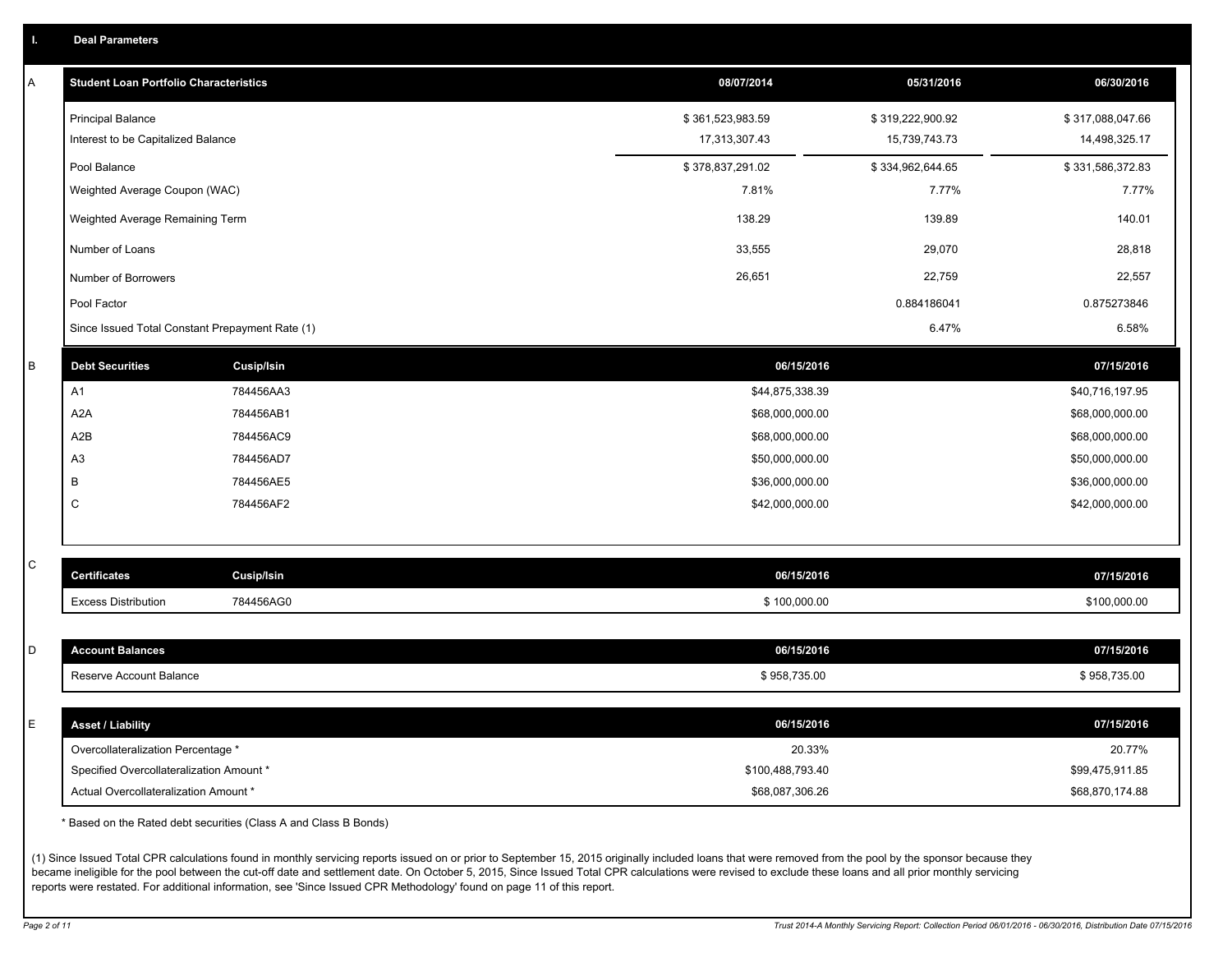### **II. 2014-A Trust Activity 06/01/2016 through 06/30/2016**

| Α            | <b>Student Loan Principal Receipts</b>                           |                |
|--------------|------------------------------------------------------------------|----------------|
|              | <b>Borrower Principal</b>                                        | 3,657,957.04   |
|              | <b>Consolidation Activity Principal</b>                          | 0.00           |
|              | Seller Principal Reimbursement                                   | 0.00           |
|              | Servicer Principal Reimbursement                                 | 0.00           |
|              | Delinquent Principal Purchases by Servicer                       | 0.00           |
|              | <b>Other Principal Deposits</b>                                  | 0.00           |
|              | <b>Total Principal Receipts</b>                                  | \$3,657,957.04 |
| B            | <b>Student Loan Interest Receipts</b>                            |                |
|              | <b>Borrower Interest</b>                                         | 1,358,141.37   |
|              | <b>Consolidation Activity Interest</b>                           | 0.00           |
|              | Seller Interest Reimbursement                                    | 0.00           |
|              | Servicer Interest Reimbursement                                  | (29.88)        |
|              | Delinquent Interest Purchases by Servicer                        | 0.00           |
|              | <b>Other Interest Deposits</b>                                   | 9,655.22       |
|              | <b>Total Interest Receipts</b>                                   | \$1,367,766.71 |
| C            | <b>Recoveries on Realized Losses</b>                             | \$9,847.40     |
| D            | <b>Investment Income</b>                                         | \$1,365.31     |
| Е            | <b>Funds Borrowed from Next Collection Period</b>                | \$0.00         |
| F            | <b>Funds Repaid from Prior Collection Period</b>                 | \$0.00         |
| G            | <b>Loan Sale or Purchase Proceeds</b>                            | \$0.00         |
| н            | <b>Initial Deposits to Collection Account</b>                    | \$0.00         |
|              | <b>Excess Transferred from Other Accounts</b>                    | \$0.00         |
|              | <b>Borrower Benefit Reimbursements</b>                           | \$0.00         |
| Κ            | <b>Gross Swap Receipt</b>                                        | \$0.00         |
| L            | <b>Other Deposits</b>                                            | \$0.00         |
| м            | <b>Other Fees Collected</b>                                      | \$0.00         |
| $\mathsf{N}$ | <b>AVAILABLE FUNDS</b>                                           | \$5,036,936.46 |
| O            | Non-Cash Principal Activity During Collection Period             | \$1,523,103.78 |
| P            | Aggregate Purchased Amounts by the Depositor, Servicer or Seller | \$0.00         |
| Q            | Aggregate Loan Substitutions                                     | \$0.00         |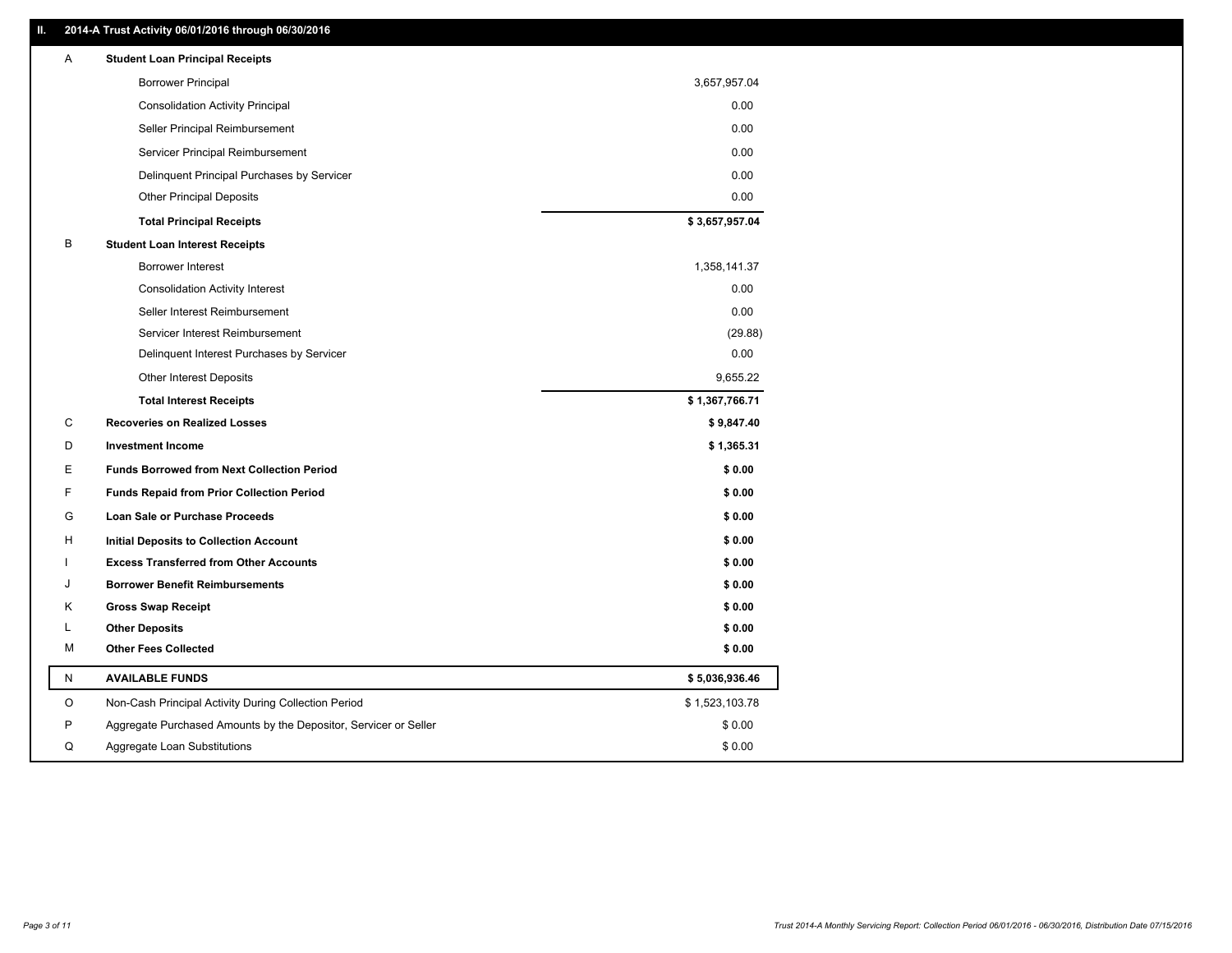|                   |                         | 06/30/2016               |         | 05/31/2016       |                |                          |         |                  |                |
|-------------------|-------------------------|--------------------------|---------|------------------|----------------|--------------------------|---------|------------------|----------------|
|                   |                         | <b>Wtd Avg</b><br>Coupon | # Loans | Principal        | % of Principal | <b>Wtd Avg</b><br>Coupon | # Loans | Principal        | % of Principal |
| INTERIM:          | IN SCHOOL               | 8.75%                    | 2,160   | \$20,710,260.65  | 6.531%         | 8.74%                    | 2,560   | \$24,892,706.97  | 7.798%         |
|                   | GRACE                   | 8.68%                    | 1,530   | \$15,691,973.73  | 4.949%         | 8.75%                    | 1,578   | \$15,976,085.97  | 5.005%         |
|                   | <b>DEFERMENT</b>        | 8.78%                    | 1,014   | \$10,262,361.68  | 3.236%         | 8.74%                    | 1,023   | \$10,291,746.03  | 3.224%         |
| <b>REPAYMENT:</b> | <b>CURRENT</b>          | 7.49%                    | 22,516  | \$249,573,836.30 | 78.708%        | 7.50%                    | 22,420  | \$248,783,849.06 | 77.934%        |
|                   | 31-60 DAYS DELINQUENT   | 8.43%                    | 310     | \$3,776,204.51   | 1.191%         | 8.36%                    | 345     | \$4,000,716.79   | 1.253%         |
|                   | 61-90 DAYS DELINQUENT   | 8.66%                    | 176     | \$2,256,452.09   | 0.712%         | 9.11%                    | 160     | \$2,152,003.58   | 0.674%         |
|                   | 91-120 DAYS DELINQUENT  | 8.86%                    | 122     | \$1,495,098.48   | 0.472%         | 8.44%                    | 120     | \$1,516,574.31   | 0.475%         |
|                   | 121-150 DAYS DELINQUENT | 9.10%                    | 91      | \$1,182,505.81   | 0.373%         | 9.09%                    | 73      | \$834,521.33     | 0.261%         |
|                   | 151-180 DAYS DELINQUENT | 8.99%                    | 50      | \$652,505.21     | 0.206%         | 9.10%                    | 45      | \$570,506.22     | 0.179%         |
|                   | > 180 DAYS DELINQUENT   | 9.30%                    | 35      | \$338,223.11     | 0.107%         | 9.51%                    | 37      | \$380,571.17     | 0.119%         |
|                   | FORBEARANCE             | 8.33%                    | 814     | \$11,148,626.09  | 3.516%         | 7.96%                    | 709     | \$9,823,619.49   | 3.077%         |
| <b>TOTAL</b>      |                         |                          | 28,818  | \$317,088,047.66 | 100.00%        |                          | 29,070  | \$319,222,900.92 | 100.00%        |

Percentages may not total 100% due to rounding \*

\*\* Smart Option Interest Only loans and \$25 Fixed Payment loans classified as in repayment whether student borrowers are in school, in grace, in deferment or required to make full principal and interest payments on their l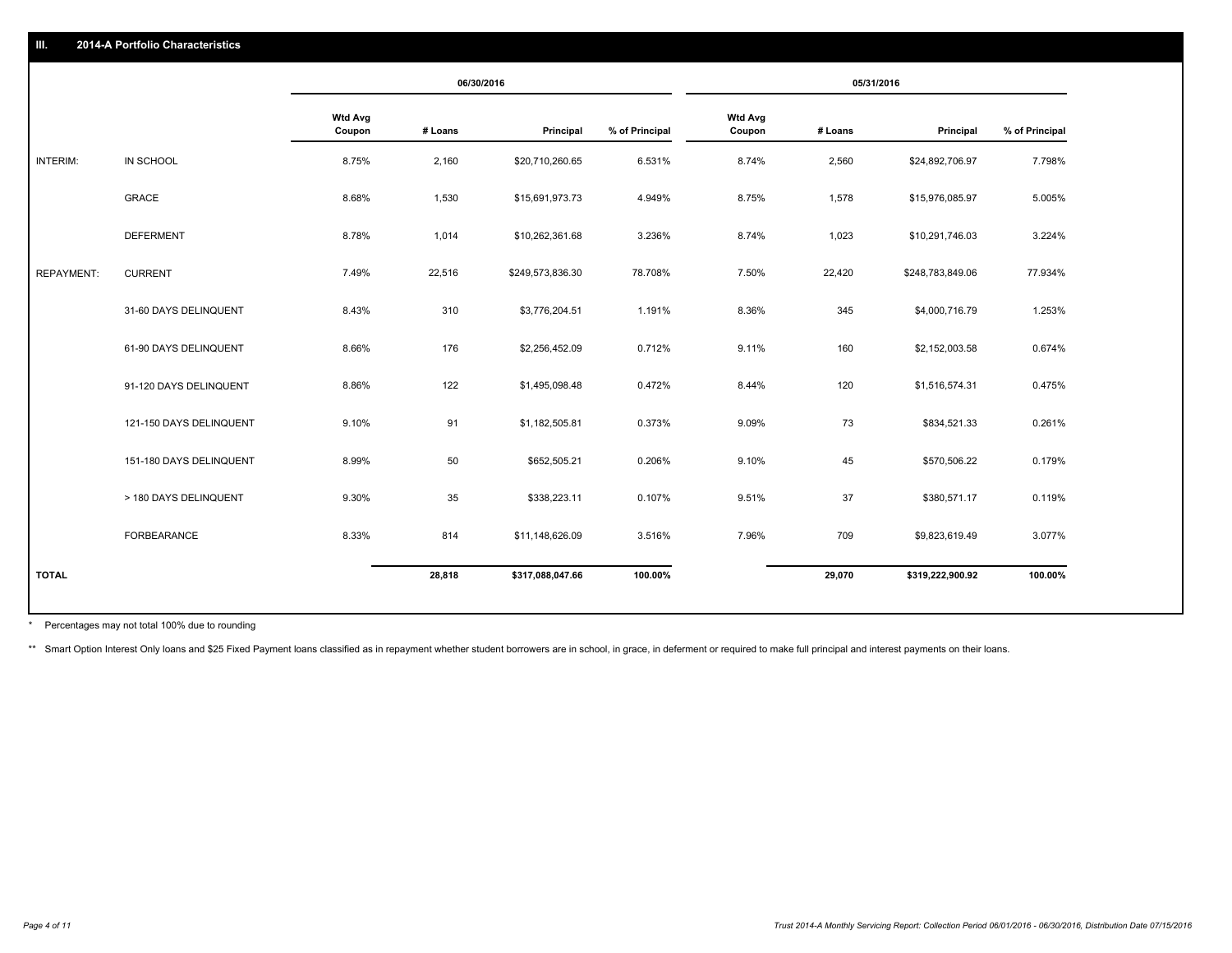|                                                         | 6/30/2016        | 5/31/2016        |
|---------------------------------------------------------|------------------|------------------|
| Pool Balance                                            | \$331,586,372.83 | \$334,962,644.65 |
| Total # Loans                                           | 28,818           | 29,070           |
| Total # Borrowers                                       | 22,557           | 22.759           |
| Weighted Average Coupon                                 | 7.77%            | 7.77%            |
| Weighted Average Remaining Term                         | 140.01           | 139.89           |
| Percent of Pool - Cosigned                              | 93.7%            | 93.7%            |
| Percent of Pool - Non Cosigned                          | 6.3%             | 6.3%             |
| Borrower Interest Accrued for Period                    | \$1,995,913.44   | \$2,081,702.88   |
| Outstanding Borrower Interest Accrued                   | \$15,975,846.20  | \$17,224,781.41  |
| Gross Principal Realized Loss - Periodic                | \$328,216.20     | \$232,541.51     |
| Gross Principal Realized Loss - Cumulative              | \$3,086,965.36   | \$2,758,749.16   |
| Delinquent Principal Purchased by Servicer - Periodic   | \$0.00           | \$0.00           |
| Delinquent Principal Purchased by Servicer - Cumulative | \$0.00           | \$0.00           |
| Recoveries on Realized Losses - Periodic                | \$9,847.40       | \$2,282.20       |
| Recoveries on Realized Losses - Cumulative              | \$128,715.98     | \$118,868.58     |
| Net Losses - Periodic                                   | \$318,368.80     | \$230,259.31     |
| Net Losses - Cumulative                                 | \$2,958,249.38   | \$2,639,880.58   |
| <b>Cumulative Gross Defaults</b>                        | \$3,086,965.36   | \$2,758,749.16   |
| Change in Gross Defaults                                | \$328,216.20     | \$232,541.51     |
| Non-Cash Principal Activity - Capitalized Interest      | \$1,851,803.88   | \$492,372.89     |
| Since Issued Total Constant Prepayment Rate (CPR) (1)   | 6.58%            | 6.47%            |
| Loan Substitutions                                      | \$0.00           | \$0.00           |
| <b>Cumulative Loan Substitutions</b>                    | \$0.00           | \$0.00           |
| <b>Unpaid Master Servicing Fees</b>                     | \$0.00           | \$0.00           |
| <b>Unpaid Sub-Servicing Fees</b>                        | \$0.00           | \$0.00           |
| <b>Unpaid Administration Fees</b>                       | \$0.00           | \$0.00           |
| Unpaid Carryover Master Servicing Fees                  | \$0.00           | \$0.00           |
| <b>Unpaid Carryover Sub-Servicing Fees</b>              | \$0.00           | \$0.00           |
| Note Interest Shortfall                                 | \$0.00           | \$0.00           |

(1) Since Issued Total CPR calculations found in monthly servicing reports issued on or prior to September 15, 2015 originally included loans that were removed from the pool by the sponsor because they became ineligible for the pool between the cut-off date and settlement date. On October 5, 2015, Since Issued Total CPR calculations were revised to exclude these loans and all prior monthly servicing reports were restated. For additional information, see 'Since Issued CPR Methodology' found on page 11 of this report.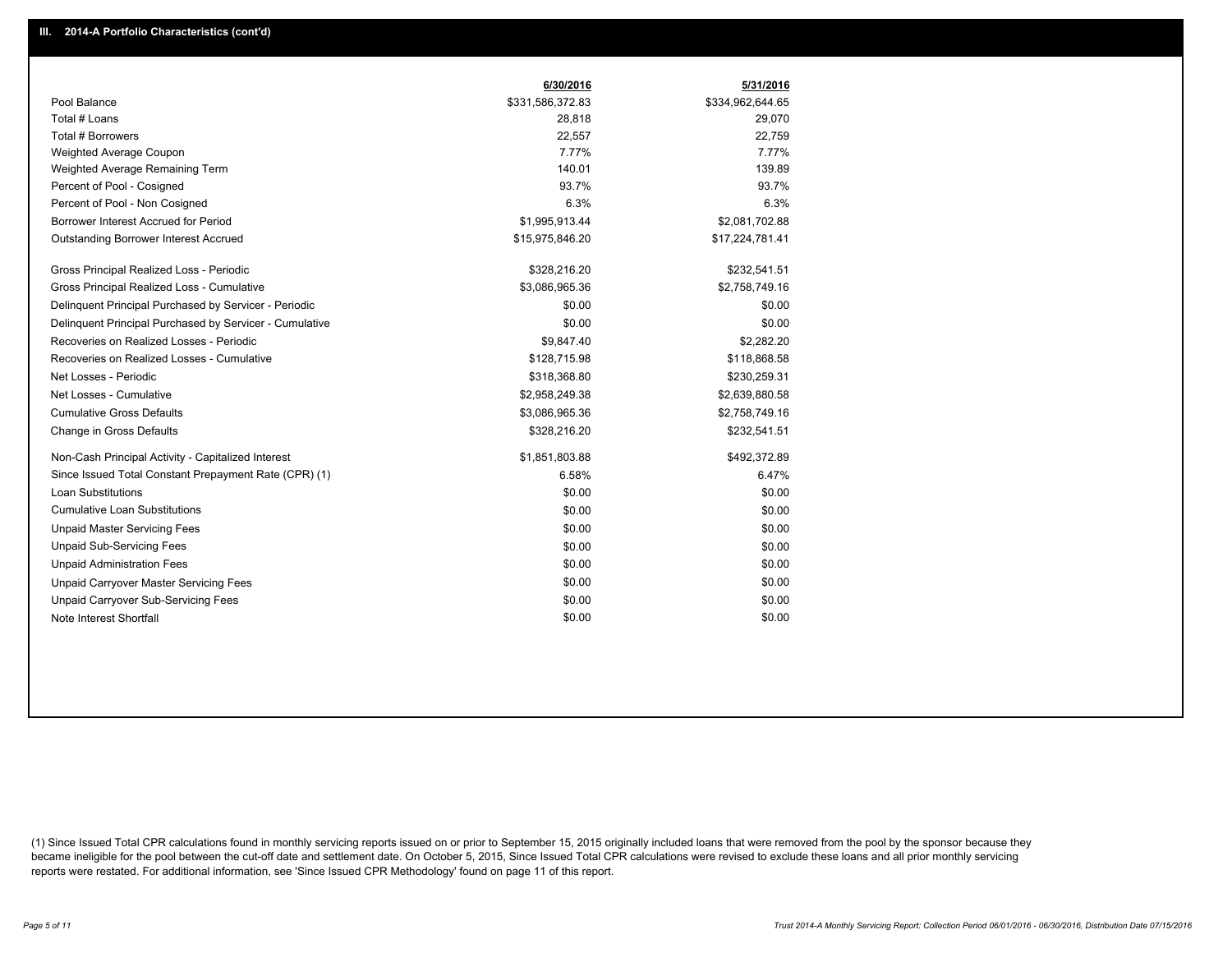## **IV. 2014-A Portfolio Statistics by Loan Program**

|                                                 | Weighted<br><b>Average Coupon</b>                               | # LOANS | \$ AMOUNT        | $%$ *    |  |
|-------------------------------------------------|-----------------------------------------------------------------|---------|------------------|----------|--|
| - Smart Option Deferred Loans                   | 8.19%                                                           | 13,467  | \$139,867,758.74 | 44.110%  |  |
| - Smart Option Fixed Pay Loans                  | 7.79%                                                           | 8,492   | \$111,138,602.75 | 35.050%  |  |
| - Smart Option Interest-Only Loans              | 6.77%                                                           | 6,859   | \$66,081,686.17  | 20.840%  |  |
| - Other Loan Programs                           | 0.00%                                                           | 0.00    | \$0.00           | 0.000%   |  |
| <b>Total</b>                                    | 7.77%                                                           | 28,818  | \$317,088,047.66 | 100.000% |  |
| Prime Indexed Loans -- Monthly Reset Adjustable |                                                                 |         | \$0.00           |          |  |
|                                                 | Prime Indexed Loans -- Monthly Reset Non-Adjustable<br>\$0.00   |         |                  |          |  |
|                                                 | Prime Indexed Loans -- Quarterly Reset Adjustable<br>\$0.00     |         |                  |          |  |
|                                                 | Prime Indexed Loans -- Quarterly Reset Non-Adjustable<br>\$0.00 |         |                  |          |  |
| Prime Indexed Loans -- Annual Reset             |                                                                 |         | \$0.00           |          |  |
| T-Bill Indexed Loans                            |                                                                 |         | \$0.00           |          |  |
| Fixed Rate Loans                                |                                                                 |         | \$46,533,026.76  |          |  |
| <b>LIBOR Indexed Loans</b>                      |                                                                 |         | \$285,053,346.07 |          |  |
|                                                 |                                                                 |         |                  |          |  |

\* Note: Percentages may not total 100% due to rounding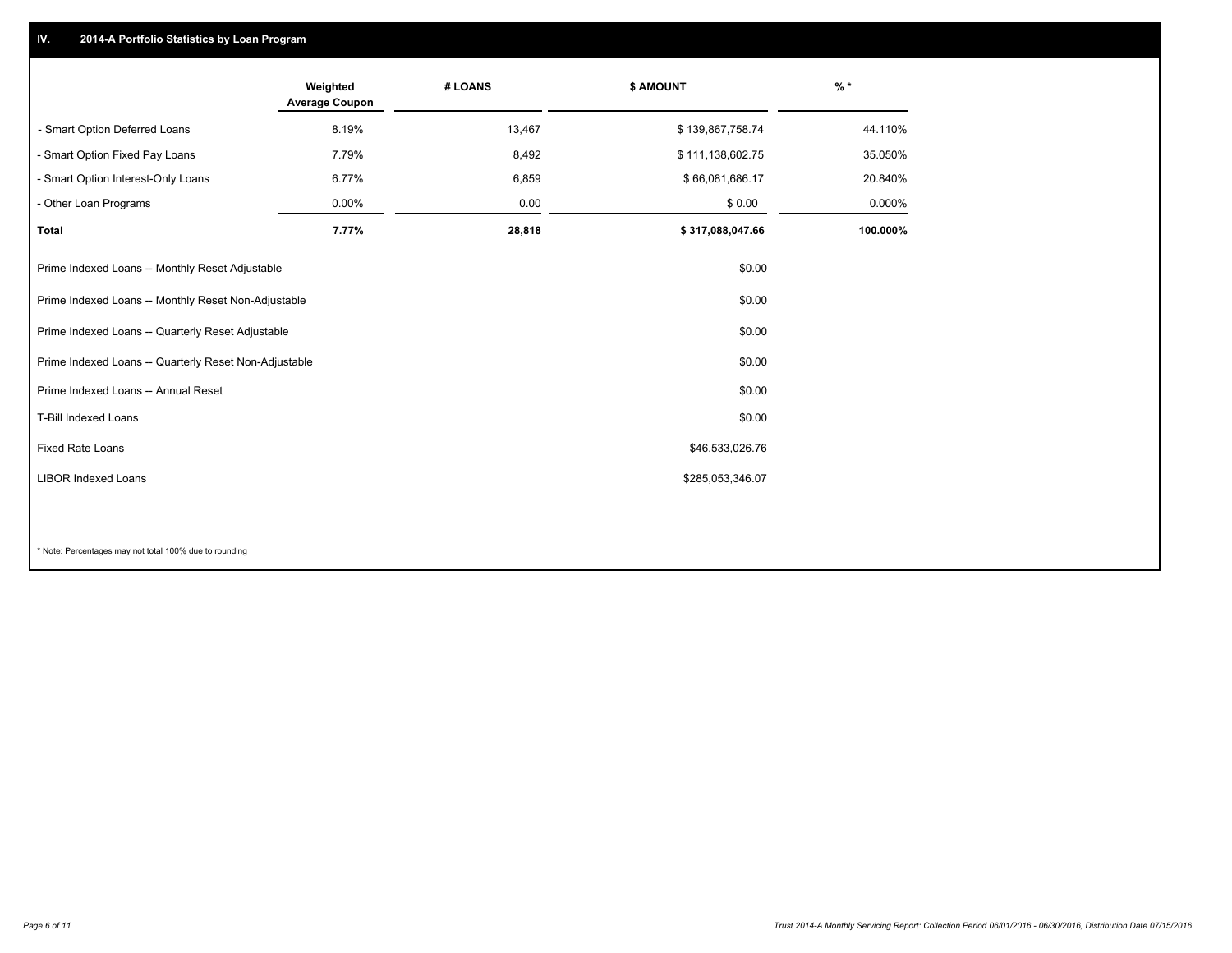| v. | 2014-A Reserve Account and Principal Distribution Calculations                                                                                                                                     |                  |  |
|----|----------------------------------------------------------------------------------------------------------------------------------------------------------------------------------------------------|------------------|--|
| А. | <b>Reserve Account</b>                                                                                                                                                                             |                  |  |
|    | Specified Reserve Account Balance                                                                                                                                                                  | \$958,735.00     |  |
|    | Actual Reserve Account Balance                                                                                                                                                                     | \$958,735.00     |  |
| В. | <b>Principal Distribution Amount</b>                                                                                                                                                               |                  |  |
|    | Class A Notes Outstanding<br>i.                                                                                                                                                                    | \$230,875,338.39 |  |
|    | Pool Balance<br>ii.                                                                                                                                                                                | \$331,586,372.83 |  |
|    | First Priority Principal Distribution Amount (i - ii)<br>iii.                                                                                                                                      | \$0.00           |  |
|    | Class A and B Notes Outstanding<br>iv.                                                                                                                                                             | \$266,875,338.39 |  |
|    | First Priority Principal Distribution Amount<br>V.                                                                                                                                                 | \$0.00           |  |
|    | Pool Balance<br>vi.                                                                                                                                                                                | \$331,586,372.83 |  |
|    | Specified Overcollateralization Amount<br>vii.                                                                                                                                                     | \$99,475,911.85  |  |
|    | viii. Regular Principal Distribution Amount (iv - v) - (vi - vii)                                                                                                                                  | \$34,764,877.41  |  |
|    | Notes Outstanding<br>ix.                                                                                                                                                                           | \$308,875,338.39 |  |
|    | First Priority Principal Distribution Amount<br>Х.                                                                                                                                                 | \$0.00           |  |
|    | Regular Principal Distribution Amount<br>xi.                                                                                                                                                       | \$34,764,877.41  |  |
|    | Available Funds (after payment of waterfall items A through J) *<br>xii.                                                                                                                           | \$0.00           |  |
|    | xiii. Additional Principal Distribution Amount (min(ix - x - xi, xiii))                                                                                                                            | \$0.00           |  |
|    | * Represents 50% of value if the principal balance of the notes is greater than 10% of initial principal balance of the notes or the Class A and Class B note are reduced to 0, otherwise the full |                  |  |

value is shown.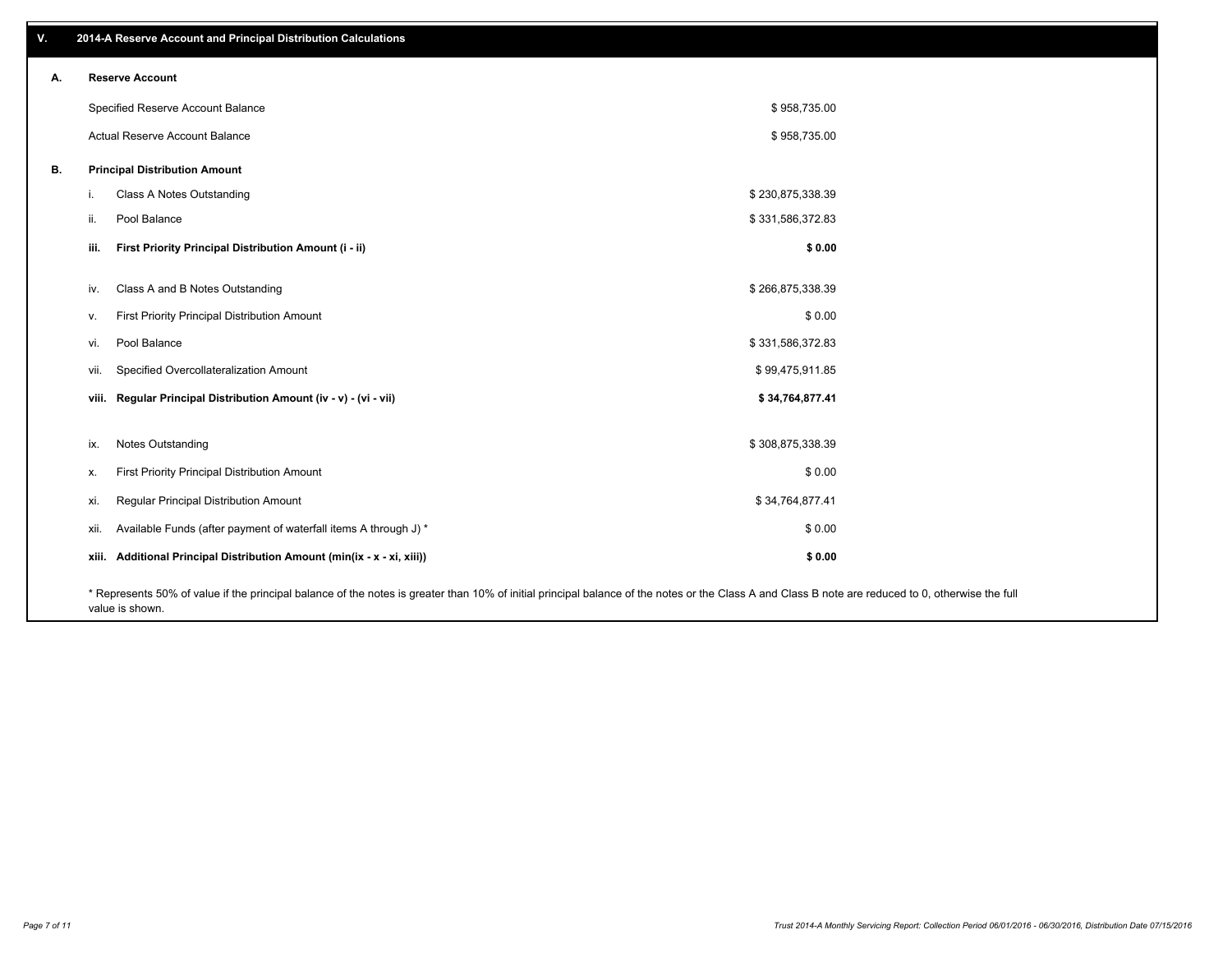| VI. |  | 2014-A Waterfall for Distributions |  |  |  |
|-----|--|------------------------------------|--|--|--|
|-----|--|------------------------------------|--|--|--|

|   |                                                                                        | Paid             | <b>Funds Balance</b> |
|---|----------------------------------------------------------------------------------------|------------------|----------------------|
|   | <b>Total Available Funds</b>                                                           |                  | \$5,036,936.46       |
| A | <b>Trustee Fees</b>                                                                    | \$0.00           | \$5,036,936.46       |
| B | i. Master Servicing Fees                                                               | \$13,336.47      | \$5,023,599.99       |
|   | ii. Sub-Servicing Fees                                                                 | \$201,095.29     | \$4,822,504.70       |
| C | i. Administration Fees                                                                 | \$6,667.00       | \$4,815,837.70       |
|   | ii. Unreimbursed Administrator Advances plus any Unpaid                                | \$0.00           | \$4,815,837.70       |
| D | Class A Noteholders Interest Distribution Amount                                       | \$379,197.26     | \$4,436,640.44       |
| E | <b>First Priority Principal Payment</b>                                                | \$0.00           | \$4,436,640.44       |
| F | Class B Noteholders Interest Distribution Amount                                       | \$120,000.00     | \$4,316,640.44       |
|   |                                                                                        |                  |                      |
| G | Class C Noteholders Interest Distribution Amount                                       | \$157,500.00     | \$4,159,140.44       |
| H | <b>Reinstatement Reserve Account</b>                                                   | \$0.00           | \$4,159,140.44       |
|   | Regular Principal Distribution                                                         | \$4,159,140.44   | \$0.00               |
| J | i. Carryover Master Servicing Fees                                                     | \$0.00           | \$0.00               |
|   | ii. Carryover Sub-servicing Fees                                                       | \$0.00           | \$0.00               |
| K | Additional Principal Distribution Amount                                               | \$0.00           | \$0.00               |
| L | Unpaid Expenses of Trustee                                                             | \$0.00           | \$0.00               |
| M | Unpaid Expenses of Administrator                                                       | \$0.00           | \$0.00               |
| N | Remaining Funds to the Excess Distribution Certificateholder                           | \$0.00           | \$0.00               |
|   | <b>Waterfall Conditions</b>                                                            |                  |                      |
|   | <b>Class C Noteholders' Interest Distribution Condition</b>                            |                  |                      |
|   | Pool Balance<br>i.                                                                     | \$331,586,372.83 |                      |
|   | ii.<br>Class A and B Notes Outstanding                                                 | \$266,875,338.39 |                      |
|   | Class C Noteholders' Interest Distribution Ratio (i / ii)<br>iii.                      | 124.25%          |                      |
|   | Minimum Ratio<br>iv.                                                                   | 110.00%          |                      |
|   | Is the Class C Noteholders' Interest Distribution Condition Satisfied (iii > iv)<br>ν. | Υ                |                      |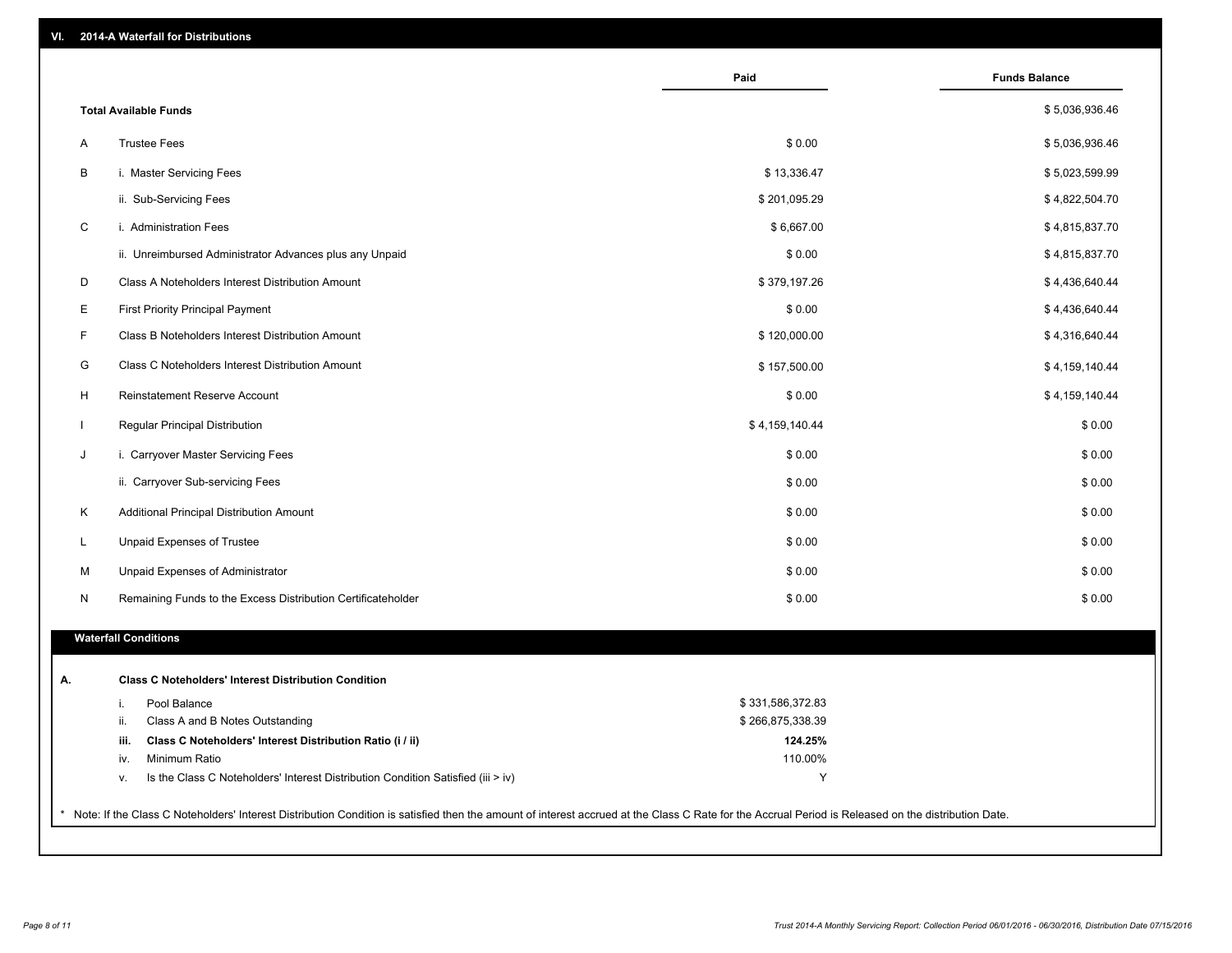| <b>Distribution Amounts</b>                                |                         |                         |                         |
|------------------------------------------------------------|-------------------------|-------------------------|-------------------------|
|                                                            | <b>A1</b>               | A <sub>2</sub> A        | A <sub>2</sub> B        |
| Cusip/Isin                                                 | 784456AA3               | 784456AB1               | 784456AC9               |
| <b>Beginning Balance</b>                                   | \$44,875,338.39         | \$68,000,000.00         | \$68,000,000.00         |
| Index                                                      | <b>LIBOR</b>            | <b>FIXED</b>            | <b>LIBOR</b>            |
| Spread/Fixed Rate                                          | 0.50%                   | 3.05%                   | 1.15%                   |
| Record Date (Days Prior to Distribution)                   | 1 NEW YORK BUSINESS DAY | 1 NEW YORK BUSINESS DAY | 1 NEW YORK BUSINESS DAY |
| Accrual Period Begin                                       | 6/15/2016               | 6/15/2016               | 6/15/2016               |
| <b>Accrual Period End</b>                                  | 7/15/2016               | 7/15/2016               | 7/15/2016               |
| Daycount Fraction                                          | 0.08333333              | 0.08333333              | 0.08333333              |
| Interest Rate*                                             | 0.94205%                | 3.05000%                | 1.59205%                |
| <b>Accrued Interest Factor</b>                             | 0.000785042             | 0.002541667             | 0.001326708             |
| <b>Current Interest Due</b>                                | \$35,229.01             | \$172,833.33            | \$90,216.17             |
| Interest Shortfall from Prior Period Plus Accrued Interest | $\mathsf{\$}$ -         | $\frac{2}{3}$ -         | $\mathsf{\$}$ -         |
| <b>Total Interest Due</b>                                  | \$35,229.01             | \$172,833.33            | \$90,216.17             |
| Interest Paid                                              | \$35,229.01             | \$172,833.33            | \$90,216.17             |
| <b>Interest Shortfall</b>                                  | $\mathsf{\$}$ -         | $\frac{2}{3}$ -         | $\mathsf{\$}$ -         |
| <b>Principal Paid</b>                                      | \$4,159,140.44          | $\frac{2}{3}$ -         | $\mathsf{\$}$ -         |
| <b>Ending Principal Balance</b>                            | \$40,716,197.95         | \$68,000,000.00         | \$68,000,000.00         |
| Paydown Factor                                             | 0.035246953             | 0.000000000             | 0.000000000             |
| <b>Ending Balance Factor</b>                               | 0.345052525             | 1.000000000             | 1.000000000             |

\* Pay rates for Current Distribution. For the interest rates applicable to the next distribution date, please see https://www.salliemae.com/about/investors/data/SMBabrate.txt.

**VII. 2014-A Distributions**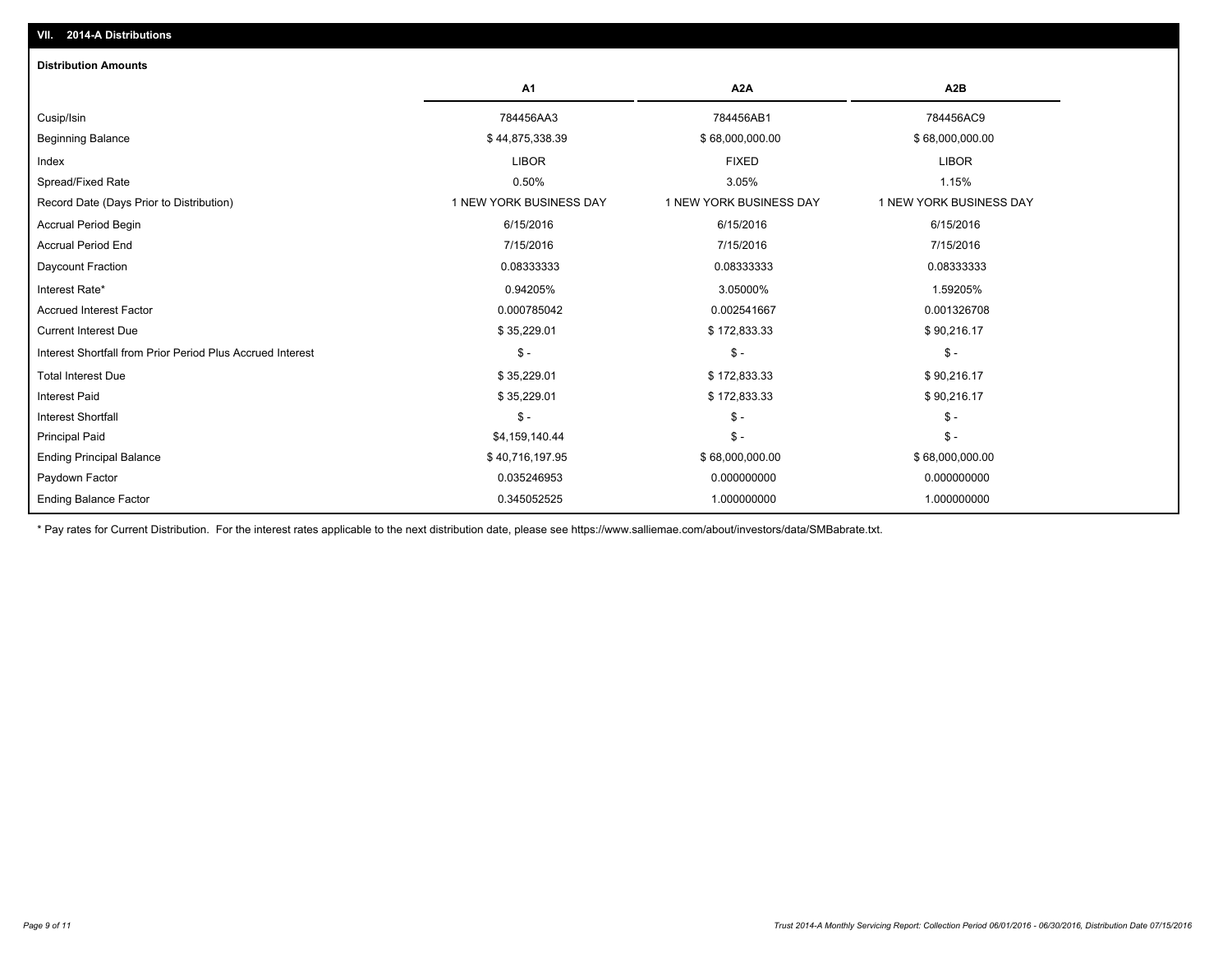| в<br>С<br>A3<br>784456AD7<br>784456AE5<br>784456AF2<br>\$50,000,000.00<br>\$36,000,000.00<br>\$42,000,000.00<br><b>LIBOR</b><br><b>FIXED</b><br><b>FIXED</b><br>1.50%<br>4.50%<br>4.00%<br>1 NEW YORK BUSINESS DAY<br>1 NEW YORK BUSINESS DAY<br>1 NEW YORK BUSINESS DAY<br>6/15/2016<br>6/15/2016<br>6/15/2016<br>7/15/2016<br>7/15/2016<br>7/15/2016<br>0.08333333<br>0.08333333<br>0.08333333<br>1.94205%<br>4.00000%<br>4.50000%<br>0.001618375<br>0.003750000<br>0.003333333<br>\$80,918.75<br>\$120,000.00<br>\$157,500.00<br>$$ -$<br>$\mathcal{S}$ -<br>$\mathsf{\$}$ -<br>\$80,918.75<br>\$120,000.00<br>\$157,500.00<br>\$80,918.75<br>\$120,000.00<br>\$157,500.00<br>$\mathsf{\$}$ -<br>$S -$<br>$\mathsf{\$}$ -<br>$S -$<br>$\mathsf{\$}$ -<br>$\mathsf{\$}$ -<br>\$50,000,000.00<br>\$36,000,000.00<br>\$42,000,000.00<br>0.000000000<br>0.000000000<br>0.000000000<br>1.000000000<br>1.000000000<br>1.000000000 | <b>Distribution Amounts</b>                                |  |  |
|--------------------------------------------------------------------------------------------------------------------------------------------------------------------------------------------------------------------------------------------------------------------------------------------------------------------------------------------------------------------------------------------------------------------------------------------------------------------------------------------------------------------------------------------------------------------------------------------------------------------------------------------------------------------------------------------------------------------------------------------------------------------------------------------------------------------------------------------------------------------------------------------------------------------------------|------------------------------------------------------------|--|--|
|                                                                                                                                                                                                                                                                                                                                                                                                                                                                                                                                                                                                                                                                                                                                                                                                                                                                                                                                |                                                            |  |  |
|                                                                                                                                                                                                                                                                                                                                                                                                                                                                                                                                                                                                                                                                                                                                                                                                                                                                                                                                | Cusip/Isin                                                 |  |  |
|                                                                                                                                                                                                                                                                                                                                                                                                                                                                                                                                                                                                                                                                                                                                                                                                                                                                                                                                | <b>Beginning Balance</b>                                   |  |  |
|                                                                                                                                                                                                                                                                                                                                                                                                                                                                                                                                                                                                                                                                                                                                                                                                                                                                                                                                | Index                                                      |  |  |
|                                                                                                                                                                                                                                                                                                                                                                                                                                                                                                                                                                                                                                                                                                                                                                                                                                                                                                                                | Spread/Fixed Rate                                          |  |  |
|                                                                                                                                                                                                                                                                                                                                                                                                                                                                                                                                                                                                                                                                                                                                                                                                                                                                                                                                | Record Date (Days Prior to Distribution)                   |  |  |
|                                                                                                                                                                                                                                                                                                                                                                                                                                                                                                                                                                                                                                                                                                                                                                                                                                                                                                                                | <b>Accrual Period Begin</b>                                |  |  |
|                                                                                                                                                                                                                                                                                                                                                                                                                                                                                                                                                                                                                                                                                                                                                                                                                                                                                                                                | <b>Accrual Period End</b>                                  |  |  |
|                                                                                                                                                                                                                                                                                                                                                                                                                                                                                                                                                                                                                                                                                                                                                                                                                                                                                                                                | Daycount Fraction                                          |  |  |
|                                                                                                                                                                                                                                                                                                                                                                                                                                                                                                                                                                                                                                                                                                                                                                                                                                                                                                                                | Interest Rate*                                             |  |  |
|                                                                                                                                                                                                                                                                                                                                                                                                                                                                                                                                                                                                                                                                                                                                                                                                                                                                                                                                | <b>Accrued Interest Factor</b>                             |  |  |
|                                                                                                                                                                                                                                                                                                                                                                                                                                                                                                                                                                                                                                                                                                                                                                                                                                                                                                                                | <b>Current Interest Due</b>                                |  |  |
|                                                                                                                                                                                                                                                                                                                                                                                                                                                                                                                                                                                                                                                                                                                                                                                                                                                                                                                                | Interest Shortfall from Prior Period Plus Accrued Interest |  |  |
|                                                                                                                                                                                                                                                                                                                                                                                                                                                                                                                                                                                                                                                                                                                                                                                                                                                                                                                                | <b>Total Interest Due</b>                                  |  |  |
|                                                                                                                                                                                                                                                                                                                                                                                                                                                                                                                                                                                                                                                                                                                                                                                                                                                                                                                                | <b>Interest Paid</b>                                       |  |  |
|                                                                                                                                                                                                                                                                                                                                                                                                                                                                                                                                                                                                                                                                                                                                                                                                                                                                                                                                | <b>Interest Shortfall</b>                                  |  |  |
|                                                                                                                                                                                                                                                                                                                                                                                                                                                                                                                                                                                                                                                                                                                                                                                                                                                                                                                                | <b>Principal Paid</b>                                      |  |  |
|                                                                                                                                                                                                                                                                                                                                                                                                                                                                                                                                                                                                                                                                                                                                                                                                                                                                                                                                | <b>Ending Principal Balance</b>                            |  |  |
|                                                                                                                                                                                                                                                                                                                                                                                                                                                                                                                                                                                                                                                                                                                                                                                                                                                                                                                                | Paydown Factor                                             |  |  |
|                                                                                                                                                                                                                                                                                                                                                                                                                                                                                                                                                                                                                                                                                                                                                                                                                                                                                                                                | <b>Ending Balance Factor</b>                               |  |  |

\* Pay rates for Current Distribution. For the interest rates applicable to the next distribution date, please see https://www.salliemae.com/about/investors/data/SMBabrate.txt.

**VII. 2014-A Distributions**